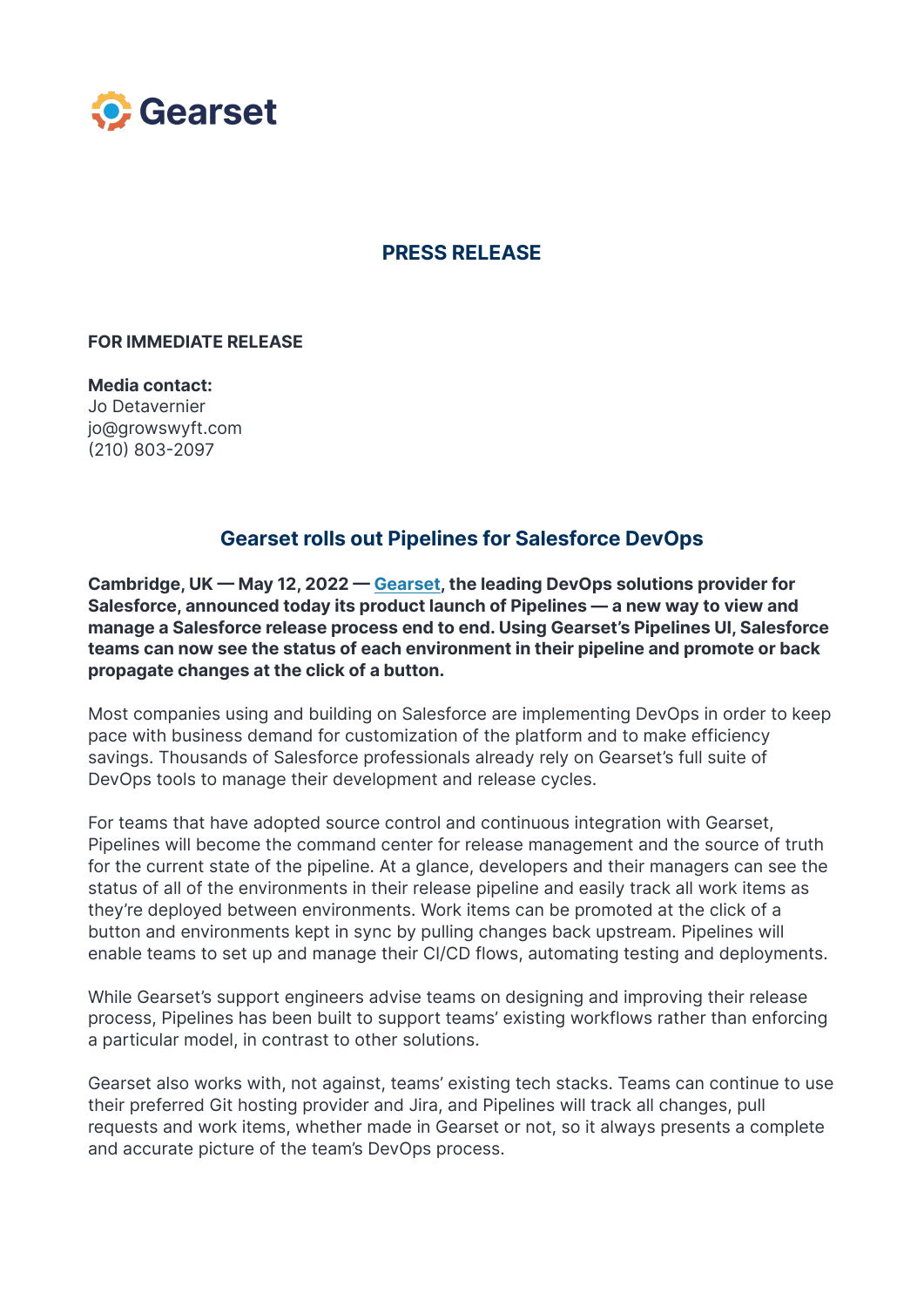Building on its deployment engine that handles the unique challenges of Salesforce deployments, Gearset has added further intelligence to Pipelines. Teams will see significantly fewer merge conflicts, as Gearset will automatically resolve conflicts Git can't handle, based on its understanding of Salesforce metadata.

Not only does Pipelines make DevOps easier for Salesforce developers, it also provides a visualization of the release pipeline that's easy to understand for team leads and senior management. This accelerates and simplifies the process of auditing development and releases to ensure compliance with agreed policies and procedures.

| $\equiv$ automation                                                                                                                               | <b>MONITORING</b>                                                                      | <b>UNIT TESTING</b>          | <b>CONTINUOUS INTEGRATION</b>                            |  |                                                            | ô<br>$\bullet$           |
|---------------------------------------------------------------------------------------------------------------------------------------------------|----------------------------------------------------------------------------------------|------------------------------|----------------------------------------------------------|--|------------------------------------------------------------|--------------------------|
| Deployment pipelines                                                                                                                              |                                                                                        |                              |                                                          |  |                                                            | $\boxed{30}$ $\boxed{5}$ |
| ÷<br>Salesforce Pipeline<br>$\searrow$                                                                                                            |                                                                                        |                              |                                                          |  | + Add environment *                                        | Edit environments        |
| $\bullet$<br>Dev1<br>△ dev1-drpl@gearset.com<br>$17$ Dev1                                                                                         |                                                                                        | $\overset{n-1}{\rightarrow}$ | ◙<br>Hotfix<br>△ hotfix-drpl@gearset.com<br>$2^9$ Hotfix |  | Production<br>O production-drpl@gearset.com<br>$1p$ master | ◙                        |
|                                                                                                                                                   | $\bullet$<br>Integration<br>o integration-drpl@gearset.com<br><sup>3</sup> Integration |                              | ◙<br>UAT<br>△ uat-drpl@gearset.com<br>$J^2$ UAT          |  |                                                            |                          |
| $\bullet$<br>Dev2<br>$\left(\begin{matrix} n & 1 \\ k & 1 \end{matrix}\right)$<br>△ dev2-drpl@gearset.com<br>$19$ Dev2<br><b>日</b> Share feedback |                                                                                        |                              |                                                          |  |                                                            |                          |

Kevin Boyle, CEO of Gearset, said "I'm absolutely delighted to see Pipelines reach GA. Gearset remains focused on solving the fundamental challenges in Salesforce development and releases, and we know Pipelines will be such a useful tool for so many Salesforce teams. Adopting DevOps has empowered these teams to release more, faster and better, and Pipelines makes managing that DevOps process so much easier."

Matt Dickens, CPO of Gearset, said "Pipelines combines powerful new functionality with Gearset's incredibly successful tools for deployments and automation, all displayed in one intuitive UI. We've never ducked the difficult problems when building solutions for our users and by working with them closely we've consistently delivered DevOps tools that work more effectively than any alternative. I'm grateful to everyone who participated in the pilot and look forward to working with many more teams as we continue to make improvements."

Pipelines is for all teams adopting DevOps for Salesforce, but will be particularly welcome for larger teams with complex workflows. It is immediately available for all of Gearset's customers with enterprise licenses. Trialists of Gearset can also access Pipelines along with the entirety of the app for 30 days at no cost.

For more information visit [gearset.com/pipelines](https://gearset.com/pipelines/)